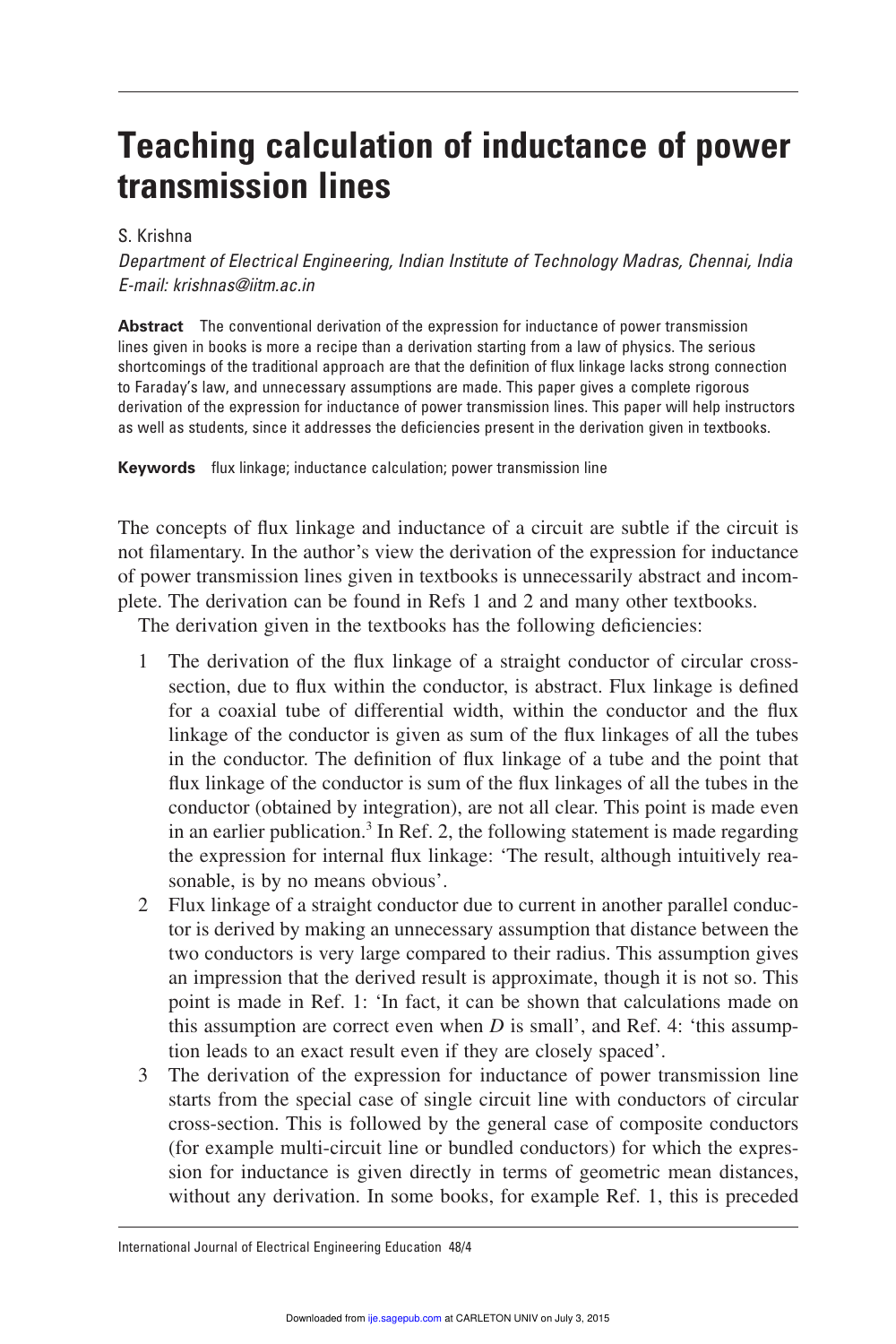by the derivation of the expression for inductance of single phase line with composite conductors; in this derivation, transposition within the composite conductor is not explicitly mentioned without which the expression does not hold.

These deficiencies can be avoided if the derivation starts from Faraday's law (one of the Maxwell's equations in integral form), which is strictly applicable only to a filamentary closed path. This paper gives a complete rigorous derivation of the expression for inductance of a general three-phase overhead power transmission line, starting from Faraday's law.

The derivation assumes that the three-phase system is balanced.

# **Faraday's law**

The e.m.f. *e* induced in a filamentary closed path is given by Faraday's law.

$$
e = \frac{\mathrm{d}}{\mathrm{d}t} \int_{\mathcal{S}} \mathbf{B} \cdot \mathrm{d}S \tag{1}
$$

**B** is magnetic flux density and *S* is any surface such that the closed path is along its perimeter. This equation can be generalised for a closed path which is not filamentary as

$$
e = \frac{\mathrm{d}\psi}{\mathrm{d}t} \tag{2}
$$

where  $\psi$  is the flux linkage of the closed path. In the special case of a filamentary closed path, the flux linkage is the flux passing through the surface whose perimeter coincides with the closed path. The expression for flux linkage in general (when the closed path is not filamentary) is derived in the next section.

## **Flux linkage of a straight conductor**

Flux linkage of a closed path consisting of a straight filamentary conductor and a parallel straight path at infinite distance is known as flux linkage of the conductor; this is nothing but the flux enclosing the conductor. If the conductor is not filamentary, then the flux linkage of the conductor is due to both the flux within the conductor and the flux external to the conductor.

Consider parallel straight conductors 1 and 2 (shown in Fig. 1), carrying currents  $i_1$  and  $i_2$  respectively. The cross-sectional area of the conductors is  $A = \pi r^2$ . Let it be assumed that the current density in the conductors is uniform.

A conductor is made up of infinite number of filaments. Consider a coaxial tube of radius  $x < r$  and thickness dx in conductor 1. Consider a filament in this tube with cross-sectional area  $dA = x \times dx \times d\theta$ , carrying current  $i_1 dA/A$ .  $d\theta$  is the angle subtended at the axis of conductor 1 by the filament and  $D$  is the distance of this filament from the axis of conductor 2. The e.m.f. *e* induced in this filament is given by the following equation.

International Journal of Electrical Engineering Education 48/4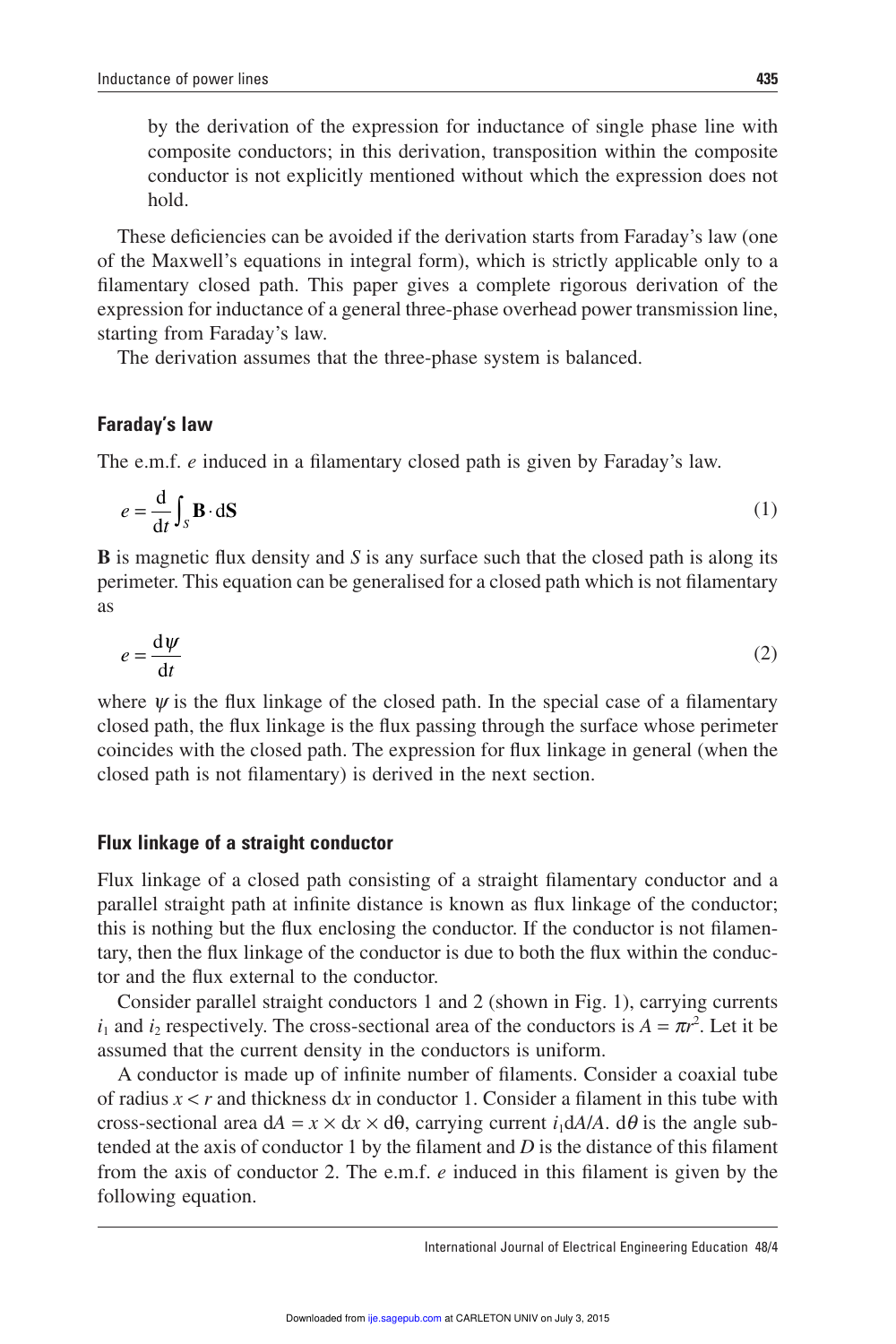

Fig. 1 *Cross-section of two parallel straight conductors.*

$$
e = \frac{\mathrm{d}(\psi_{f1} + \psi_{f2})}{\mathrm{d}t} = \frac{\partial \psi_{f1}}{\partial i_1} \frac{\mathrm{d}i_1}{\mathrm{d}t} + \frac{\partial \psi_{f2}}{\partial i_2} \frac{\mathrm{d}i_2}{\mathrm{d}t}
$$
(3)

where  $\psi_{f1}$  and  $\psi_{f2}$  are the flux linkages of the filament due to  $i_1$  and  $i_2$  respectively. For the conductor (which is usually aluminium) and the air in which the magnetic flux is set up, the permeability is constant and almost equal to that of free space  $\mu_0$  $= 4\pi \times 10^{-7}$  H/m. Therefore  $\partial \psi_{f1}/\partial i_1 = \psi_{f1}/i_1$  and  $\partial \psi_{f2}/\partial i_2 = \psi_{f2}/i_2$ . Hence

$$
e = \frac{\psi_{f1}}{i_1} \frac{\mathrm{d}i_1}{\mathrm{d}t} + \frac{\psi_{f2}}{i_2} \frac{\mathrm{d}i_2}{\mathrm{d}t} \tag{4}
$$

The power delivered to this filament is given by

$$
dp = ei_1 \frac{dA}{A} = \psi_{f1} \frac{di_1}{dt} \frac{dA}{A} + \psi_{f2} \frac{i_1}{i_2} \frac{di_2}{dt} \frac{dA}{A}
$$
 (5)

The power delivered to conductor 1 is

$$
p = \int_{A} dp = \frac{di_{1}}{dt} \frac{1}{A} \int_{A} \psi_{f1} dA + \frac{i_{1}}{i_{2}} \frac{di_{2}}{dt} \frac{1}{A} \int_{A} \psi_{f2} dA
$$
 (6)

It is to be noted that the e.m.f.s induced in all the filaments of the conductor are equal. If the flux linkage of conductor 1 is  $\psi = \psi_{c1} + \psi_{c2}$ , where  $\psi_{c1}$  and  $\psi_{c2}$  are the flux linkages of conductor 1 due to currents  $i_1$  and  $i_2$  respectively, then

$$
p = \frac{d\psi}{dt} i_1 = \frac{\partial \psi_{c1}}{\partial i_1} \frac{di_1}{dt} i_1 + \frac{\partial \psi_{c2}}{\partial i_2} \frac{di_2}{dt} i_1 = \psi_{c1} \frac{di_1}{dt} + \psi_{c2} \frac{i_1}{i_2} \frac{di_2}{dt}
$$
(7)

From eqns (6) and (7), by equating the terms on the RHS, the following equation is obtained:

$$
\psi = \frac{1}{A} \int_{A} (\psi_{f1} + \psi_{f2}) dA \tag{8}
$$

Hence the flux linkage of the conductor is the average of the flux linkages of all the filaments of the conductor.

International Journal of Electrical Engineering Education 48/4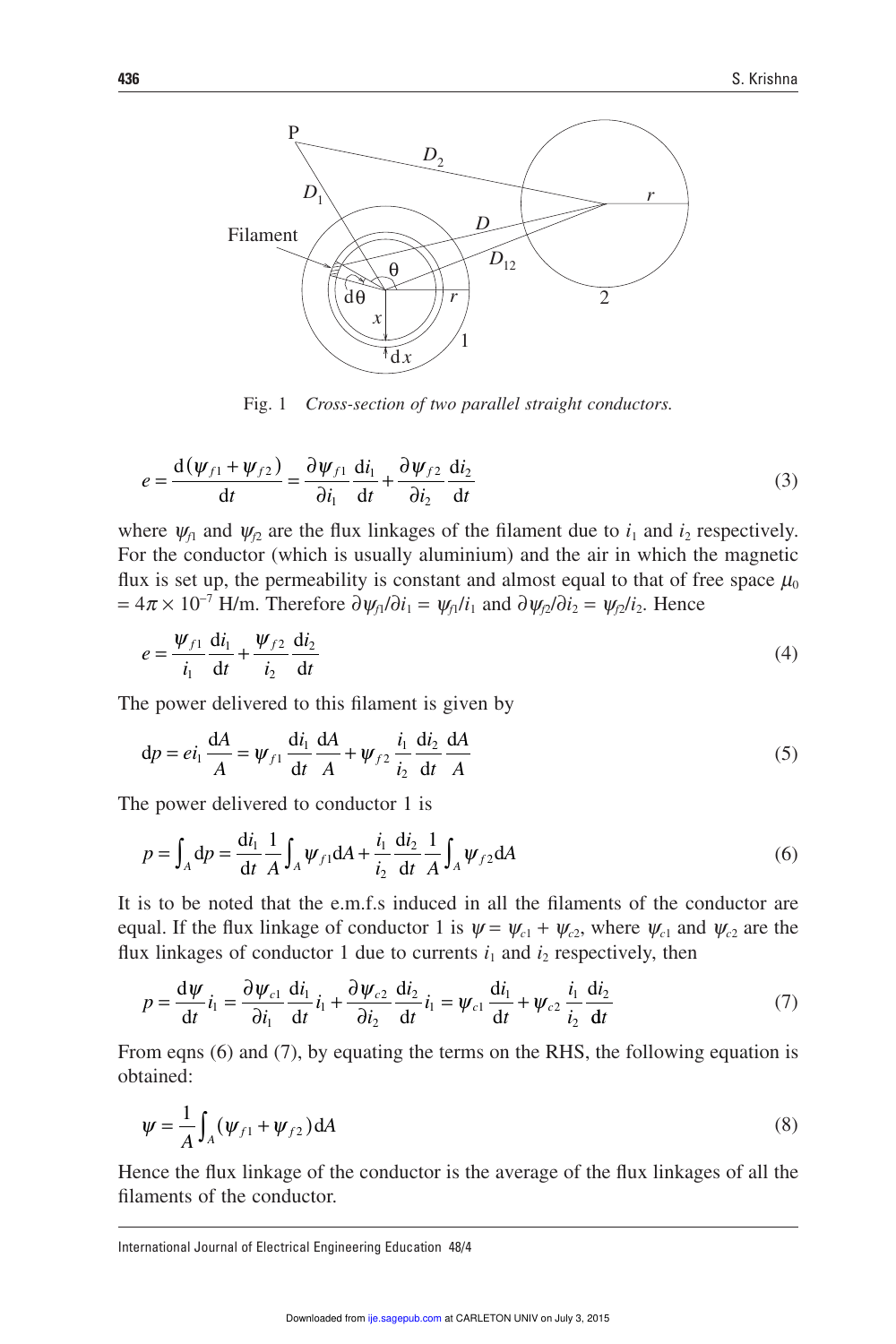The flux densities  $B_1$  and  $B_2$  due to  $i_1$  and  $i_2$  respectively can be obtained from Ampere's law.

$$
B_1 = \begin{cases} \mu_0 i_1 x'/2\pi r^2, x' \le r \\ \mu_0 i_1 / 2\pi x', x' \ge r \end{cases}
$$
 (9)

$$
B_2 = \frac{\mu_0 i_2}{2\pi D'}, D' \ge r
$$
\n(10)

 $x'$  and  $D'$  are the distances from the axis of conductors 1 and 2 respectively. The flux linkage per unit length of the filament (shown in Fig. 1) due to flux up to point  $P$  is  $\psi'_{f1} + \psi'_{f2}$ .

$$
\psi'_{f1} = \int_{x}^{D_1} B_1 dx' = \frac{\mu_0 i_1}{2\pi} \left( \frac{1}{2} - \frac{x^2}{2r^2} + \ln \frac{D_1}{r} \right)
$$
(11)

$$
\psi'_{f2} = \int_{D}^{D_2} B_2 dD' = \frac{\mu_0 i_2}{2\pi} \ln \frac{D_2}{D}
$$
 (12)

where  $D = (D_{12}^2 + x^2 - 2D_{12}x\cos\theta)^{1/2}$  and  $D_2 > D_{12} + r$ . From eqn (8), the flux linkage per unit length of conductor  $1$  due to flux up to point  $P$  is

$$
\psi' = \frac{1}{A} \int_{A} (\psi'_{f1} + \psi'_{f2}) dA = \frac{\mu_0 i_1}{2\pi} \ln \frac{D_1}{r'} + \frac{\mu_0 i_2}{2\pi} \ln \frac{D_2}{D_{12}}
$$
(13)

where  $r' = e^{-1/4}r$ . The first and second terms on the RHS of eqn (13) are the flux linkages due to  $i_1$  and  $i_2$  respectively. The derivation of the second term is given in the Appendix.

If there are *n* parallel straight conductors 1, 2, . . . *n* of radius *r* and carrying currents  $i_1, i_2, \ldots, i_n$  respectively, then from eqn (13), the flux linkage per unit length of conductor  $k$  due to flux up to a remote point  $P$  is

$$
\psi'_{k} = \frac{\mu_{0}}{2\pi} \sum_{l=1}^{n} i_{l} \ln \frac{D_{l}}{D_{kl}}
$$
(14)

where  $D_l$  is the distance between the axis of conductor *l* and point P,  $D_{kk} = r'$  and  $D_k(k \neq l)$  is the distance between axes of conductors *k* and *l*. The total flux linkage per unit length of conductor  $k$  is obtained by letting point P move infinitely far away.

As P recedes to infinity, if  $\sum_i i_i$ *l*  $\sum_{i=1}^{n}$  $\sum_{l=1}^{ } i_l = 0$ , the total flux linkage per unit length of conductor *k* is

$$
\Psi_k = \frac{\mu_0}{2\pi} \sum_{l=1}^n i_l \ln \frac{1}{D_{kl}}
$$
(15)

# **Inductance of power transmission line**

Consider a three-phase transmission line consisting of a composite conductor in each phase, as shown in Fig. 2. A composite conductor consists of two or more individual conductors of same radius in parallel. Each phase consists of *n* individual conductors of radius *r*.

International Journal of Electrical Engineering Education 48/4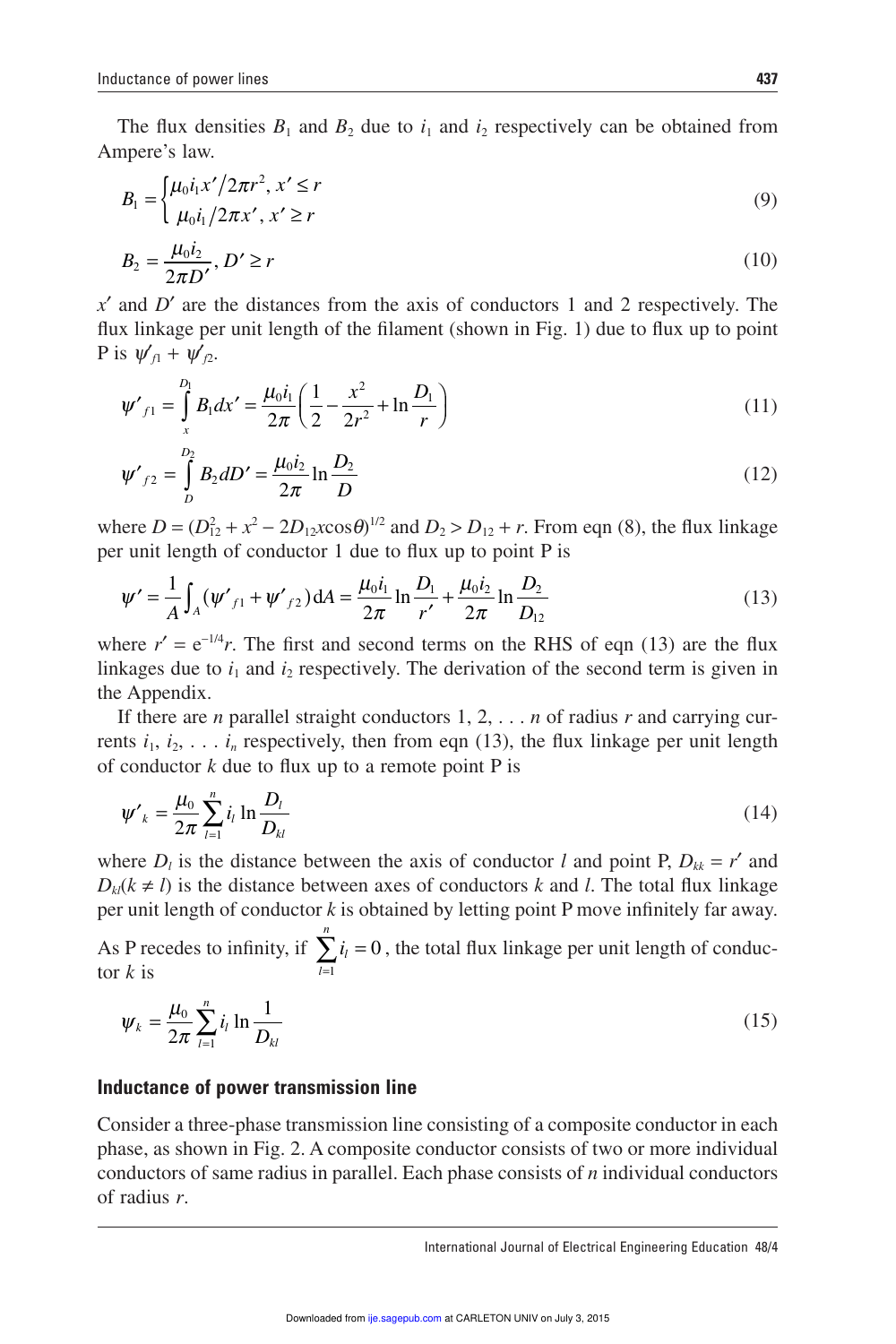

Fig. 2 *A three-phase line with composite conductors.*

It is assumed that the conductors are straight. In practice, the towers supporting the conductors may not be along a straight line, and between two consecutive towers the conductor is not straight due to the sag.

In order to have a balanced system, the three phases should be transposed (if not placed symmetrically); the line is divided into three sections of equal lengths and each phase occupies each of the three positions  $(1, 2, 3)$  for one third of the line length. Let phases  $a, b, c$  occupy positions 1, 2, 3 respectively in the first section, positions 2, 3, 1 respectively in the second section and positions 3, 1, 2 respectively in the third section. The position of each individual conductor is identified by two numbers as in Fig. 2; the first number is that of the position of the phase and the second number is that of the position of the individual conductor. The currents in the three phases are  $i_a$ ,  $i_b$ ,  $i_c$ . Let the current in the individual conductors of phases *a*, *b*, *c* be *ia*/*n*, *ib*/*n*, *i<sup>c</sup>* /*n* respectively. This is true only if the individual conductors in each phase are placed symmetrically or are transposed so that each individual conductor occupies each of the *n* positions for equal lengths along the section. From eqn  $(8)$ , the flux linkage of a phase is the average of the flux linkages of the individual conductors in that phase. Since  $i_a + i_b + i_c = 0$ , from eqn (15), the flux linkage per unit length of phase *a* in section 1 is

$$
\Psi_{a1} = \frac{\mu_0}{2\pi n^2} \sum_{k=1}^n \sum_{l=1}^n \left( i_a \ln \frac{1}{D_{1k,1l}} + i_b \ln \frac{1}{D_{1k,2l}} + i_c \ln \frac{1}{D_{1k,3l}} \right) \tag{16}
$$

where  $D_{pk,ql}$  (*p* and *q* are 1, 2 or 3, and  $pk \neq gl$ ) is the distance between the axes of conductors at locations *pk* and  $ql$ ;  $D_{pbpk} = r'$ . Similarly the flux linkage per unit length of phase *a* in sections 2 and 3 are

$$
\Psi_{a2} = \frac{\mu_0}{2\pi n^2} \sum_{k=1}^n \sum_{l=1}^n \left( i_a \ln \frac{1}{D_{2k,2l}} + i_b \ln \frac{1}{D_{2k,3l}} + i_c \ln \frac{1}{D_{2k,1l}} \right)
$$
(17)

International Journal of Electrical Engineering Education 48/4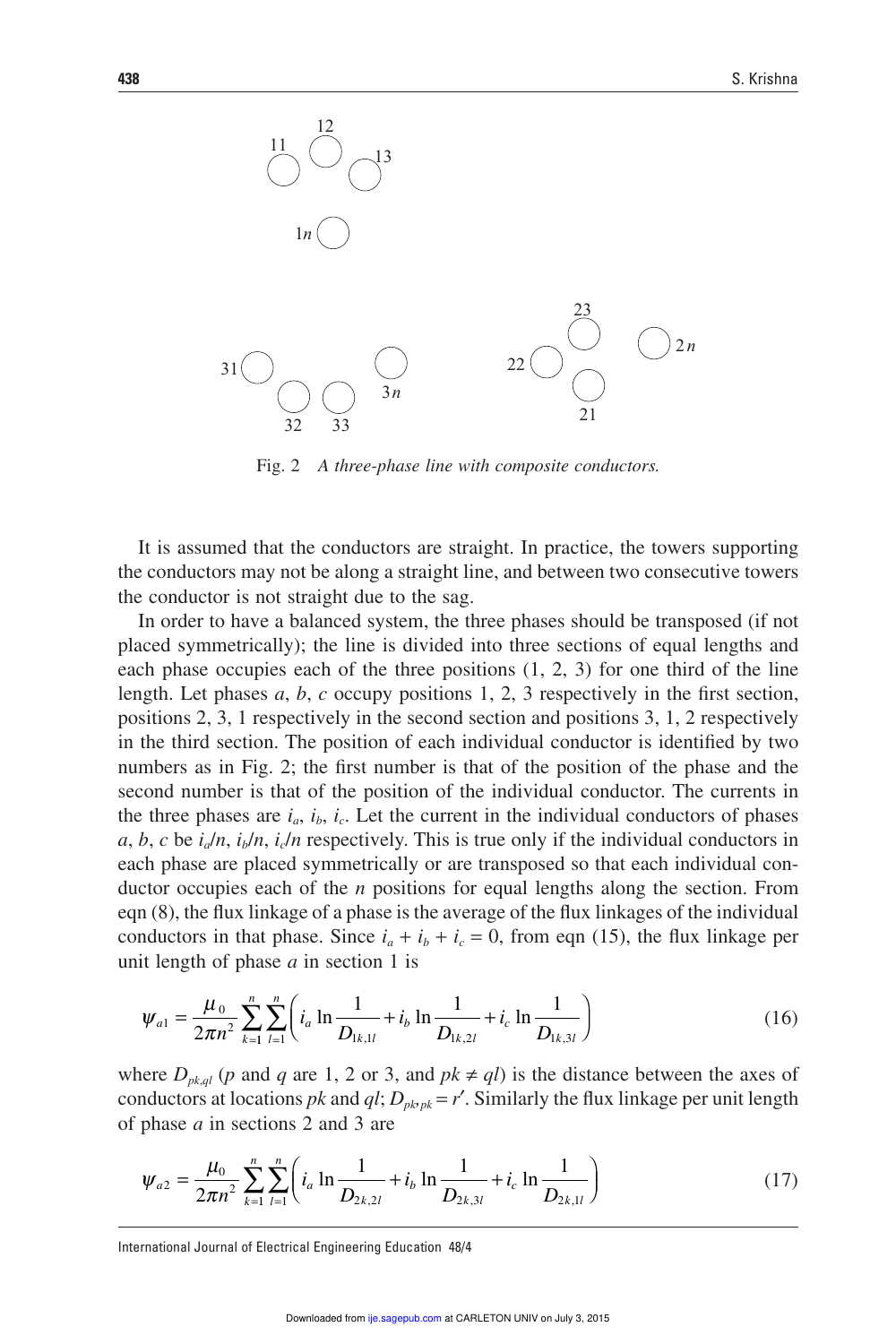$$
\Psi_{a3} = \frac{\mu_0}{2\pi n^2} \sum_{k=1}^n \sum_{l=1}^n \left( i_a \ln \frac{1}{D_{3k,3l}} + i_b \ln \frac{1}{D_{3k,1l}} + i_c \ln \frac{1}{D_{3k,2l}} \right)
$$
(18)

The average flux linkage per unit length of phase  $a$  is

$$
\Psi_a = \frac{1}{3} (\Psi_{a1} + \Psi_{a2} + \Psi_{a3})
$$
\n(19)

The self inductance per unit length of each phase is

$$
L = \frac{\partial \psi_a}{\partial i_a} = \frac{\mu_0}{6\pi n^2} \sum_{k=1}^n \sum_{l=1}^n \ln \frac{1}{D_{1k,1l} D_{2k,2l} D_{3k,3l}}
$$
(20)

The mutual inductance per unit length between any two phases is

$$
M = \frac{\partial \psi_a}{\partial i_b} = \frac{\mu_0}{6\pi n^2} \sum_{k=1}^n \sum_{l=1}^n \ln \frac{1}{D_{1k,2l} D_{2k,3l} D_{3k,1l}}
$$
(21)

If the three-phase system is balanced, then a single phase analysis is adequate; the self inductances of the phases and the mutual inductances between phases can be replaced by an equivalent self inductance in each phase. Substituting  $i_b + i_c = -i_a$  in eqn (19),

$$
\psi_a = \frac{\mu_0 i_a}{6\pi n^2} \sum_{k=1}^n \sum_{l=1}^n \ln \frac{D_{1k,2l} D_{2k,3l} D_{3k,1l}}{D_{1k,1l} D_{2k,2l} D_{3k,3l}} \tag{22}
$$

The equivalent self inductance per unit length of each phase is

$$
L_1 = \frac{\Psi_a}{i_a} = \frac{\mu_0}{2\pi} \ln \frac{D_m}{D_s} \tag{23}
$$

where

$$
D_m = \left(\prod_{k=1}^n \prod_{l=1}^n D_{1k,2l} D_{2k,3l} D_{3k,1l}\right)^{1/3n^2}
$$
\n(24)

$$
D_s = \left(\prod_{k=1}^n \prod_{l=1}^n D_{1k,1l} D_{2k,2l} D_{3k,3l}\right)^{1/3n^2}
$$
\n(25)

 $D_m$  is known as mutual geometric mean distance (GMD) and  $D_s$  is known as self  $GMD$ .  $L_1$  is positive sequence inductance per unit length as well as negative sequence inductance per unit length of the transmission line.

# **Examples of composite conductors**

Multi-circuit line For the single circuit line shown in Fig. 3(a),

$$
D_m = (D_{12}D_{23}D_{31})^{1/3}
$$
\n
$$
D_s = r'
$$
\n(27)

International Journal of Electrical Engineering Education 48/4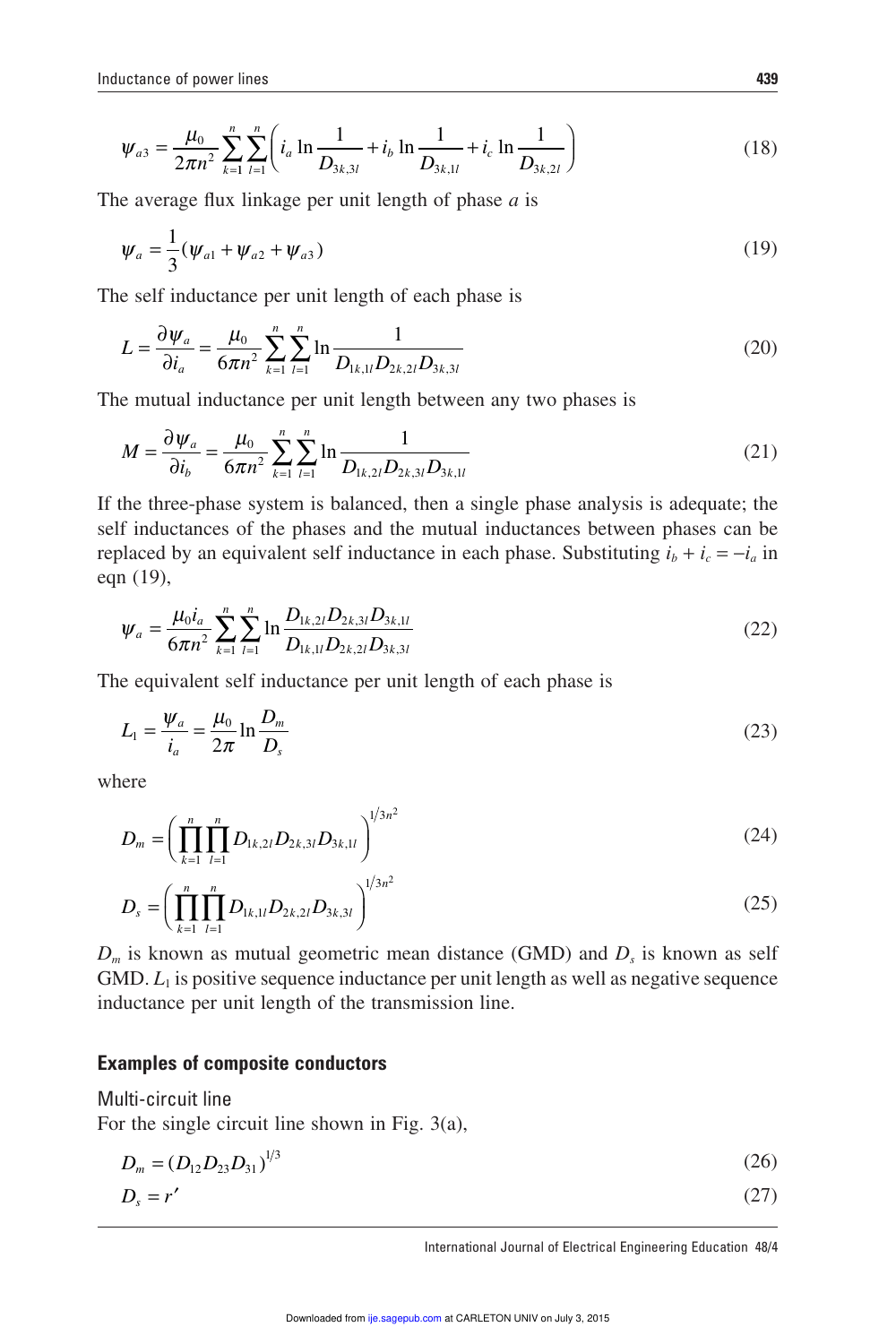

Fig. 3 *Single circuit and double circuit lines.* (a) *Single circuit line;* (b) *double circuit line.*



Fig. 4 *Line with bundled conductors.*

For the double circuit line shown in Fig. 3(b),

$$
D_m = (2v^2t^2sp)^{1/6}
$$
 (28)

$$
D_s = (e^{-3/4}r^3u^2q)^{1/6} \tag{29}
$$

For hexagonal spacing  $(p = v \text{ and } q = u)$ , since the three phases and the two individual conductors of a phase are placed symmetrically, transposition of the three phases is not necessary to have a balanced system and the expressions for mutual and self GMD given by eqns (28) and (29) hold even if the individual conductors in a phase are not transposed.

#### Bundled conductors

For the line with bundled conductors shown in Fig. 4, where each bundle consists of two conductors,

$$
D_m = \left[4D^6\left(D^2 - s^2\right)^2\left(4D^2 - s^2\right)\right]^{1/12} \tag{30}
$$

$$
D_s = (e^{-1/4}rs)^{1/2}
$$
 (31)

International Journal of Electrical Engineering Education 48/4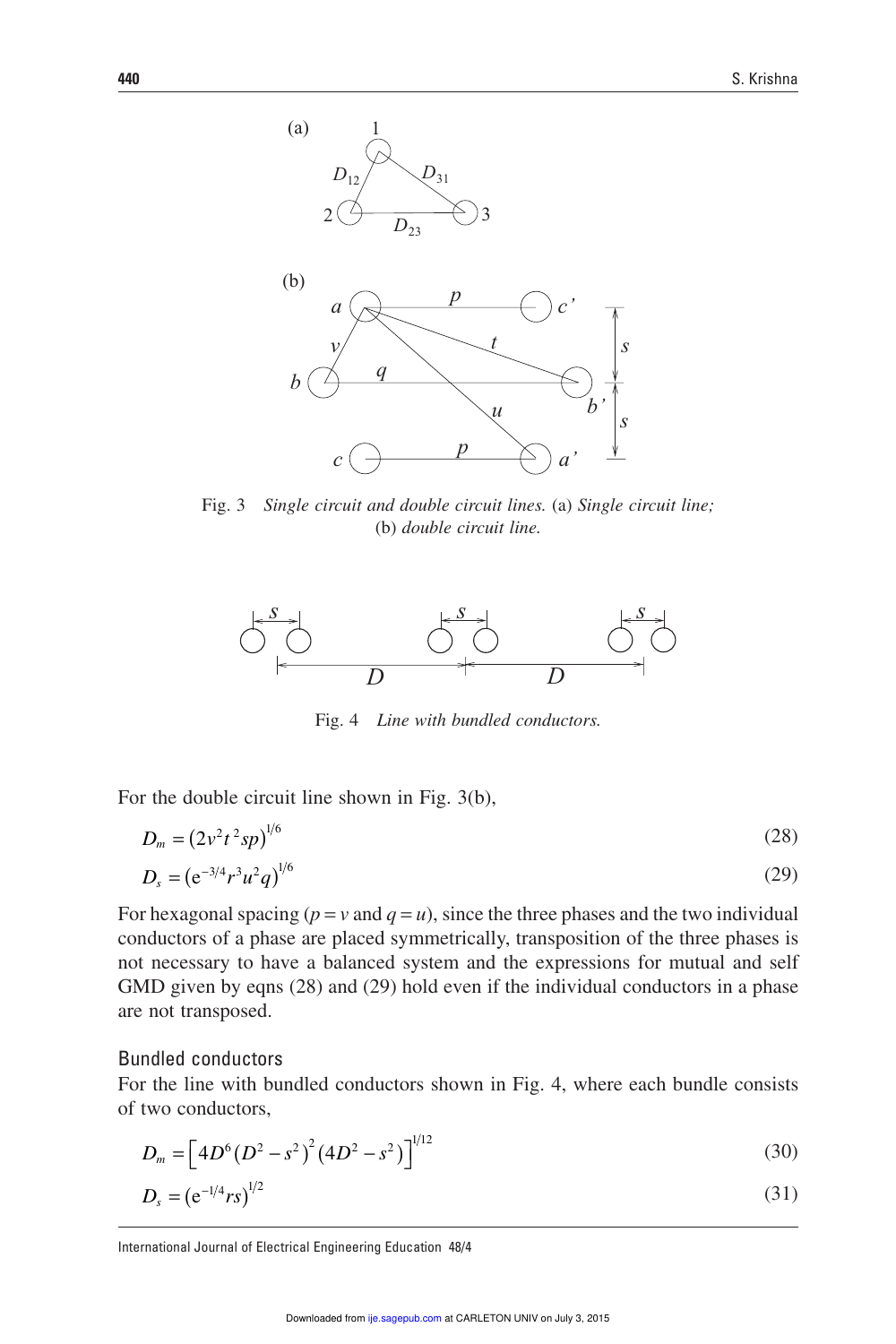## Stranded conductors

For the line with stranded conductors shown in Fig. 5,

$$
D_m = \left[ D^7 (D^6 - 4096r^6) (D^6 - 64r^6)^4 (D^6 + 1728r^6)^2 \right]^{1/49}
$$
 (32)

$$
D_s = 2(364.5)^{1/49} e^{-1/28} r \tag{33}
$$

# **Discussion and conclusions**

The deficiencies in the derivation of inductance, mentioned in the introduction, are eliminated as follows:

- 1 The relation between flux linkage of a conductor and those of the filaments within the conductor, is derived. The derivation uses the fact that power delivered to the conductor is sum of the powers delivered to all filaments in the conductor; this approach is used in Ref. 3. It is shown that the flux linkage of a conductor is not the sum of the flux linkages of the filaments (or tubes) within the conductor, but their average, as given by eqn  $(8)$ . Flux linkage due to flux within the conductor and that due to flux outside the conductor need not be considered separately. Further, the flux linkage of a conductor due to its own current and that due to current in another conductor need not be considered separately.
- 2 The expression for inductance is derived for a general three-phase line with composite conductors and then the derived expression is used for special cases.

In practice only stranded conductors are used, and the strands are spiralled which results in a slight increase in inductance.<sup>4</sup>



Fig. 5 *Line with stranded conductors.*

International Journal of Electrical Engineering Education 48/4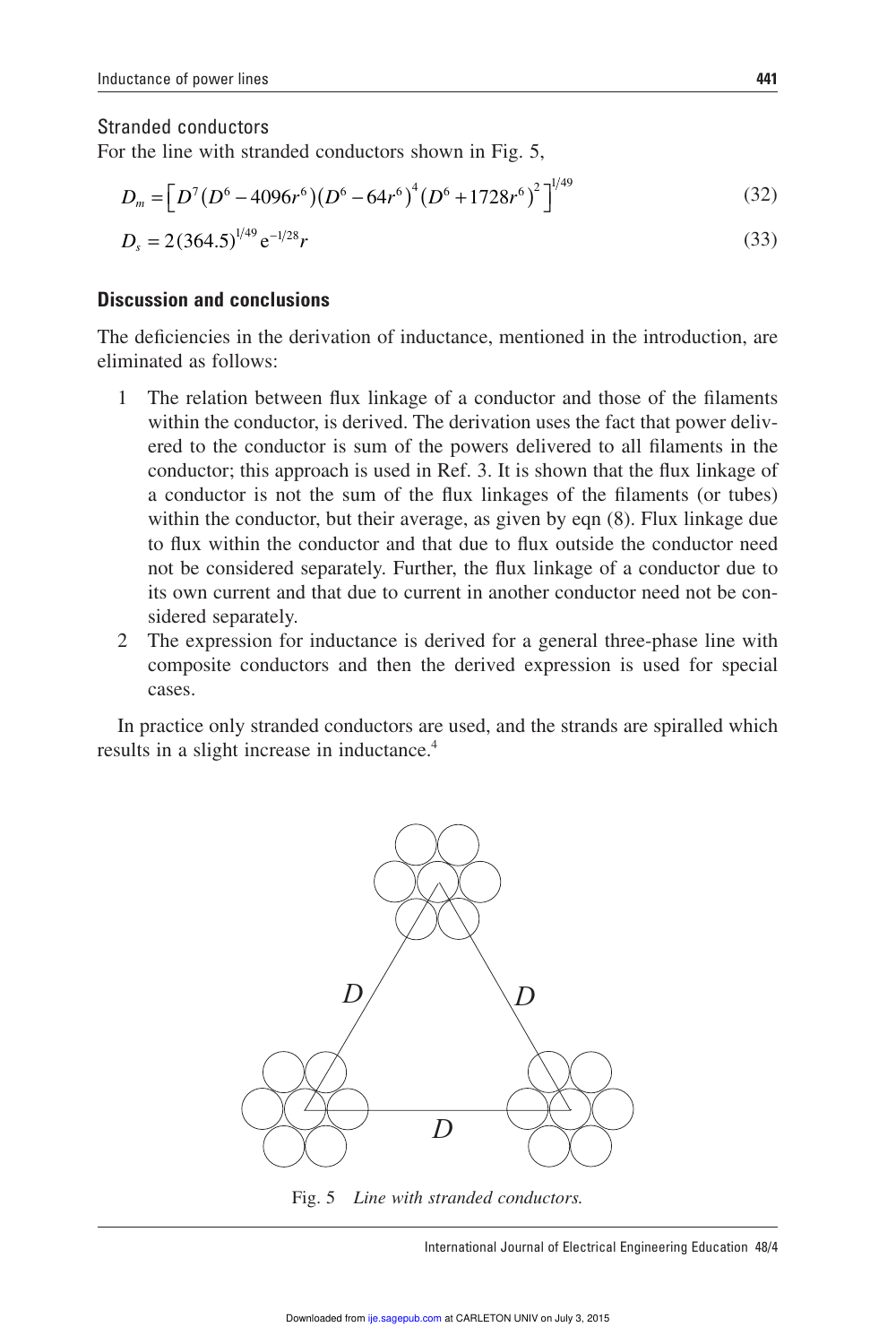The assumption that currents in the individual conductors of a composite conductor are equal is in agreement with the assumption that current density in the conductor is uniform. Strictly current density is not uniform due to skin effect and proximity effect, which result in slight decrease in inductance. These effects are not significant for power frequency of 50 or 60 Hz and hence can be ignored. Proximity effect, which is negligibly small for the spacing in an overhead line, is decreased by spiralling of the strands.

The derivation given in the paper is not applicable to steel-reinforced aluminium conductors since the conductivity and permeability of steel are different from those of aluminium.

The transposition of the individual conductors in the composite conductor is not necessary for the three-phase system to be balanced; but it helps in easily obtaining the expression for inductance in terms of GMD. Even if the transposition within the composite conductor and the transposition of the three phases are not done, the expression derived for inductance gives a sufficiently accurate value.

The GMD is in general defined for areas in a plane.<sup>4</sup> The expressions for mutual and self GMD given by eqns (24) and (25) are applicable only if the conductors (or strands) have circular cross-section with same radius. The derivation of the expression for self GMD of a circular area is involved<sup>5,6</sup> and the proposed method avoids this derivation.

The conventional approach and the proposed derivation were used by the author to teach different sets of students and the students' responses to these two methods were different. In a class, there are at least 10% of the students who raise questions as and when there is lack of clarity in what is being taught. These questions sometimes serve as a useful immediate feedback to the instructor if there is a lacuna in the presentation. The author experienced this while teaching derivation of the expression for transmission line inductance. While teaching the conventional derivation of the expression for the transmission line inductance as a part of the course 'Field Theory' to about 65 fourth semester undergraduate students of M.S. Ramaiah Institute of Technology Bangalore, many questions were raised by the students. On the contrary, while teaching the proposed derivation to another batch of about 65 fourth semester undergraduate students of the same institute and also to about 100 fifth semester undergraduate students of Indian Institute of Technology Madras as a part of the course 'Power System Practice', there were no questions from the students. The major reason for the difference in response is that the students are familiar with the underlying Faraday's law from school days and they find it easy to relate the proposed derivation to the law. On the other hand, the conventional derivation starts by defining flux linkage of a conductor in terms of flux linkages of the components of the conductor and the students find this definition difficult to accept since it is neither explicitly stated as a law of physics nor related to Faraday's law. The other reason is that the conventional derivation obtains the exact expression for inductance in spite of making an unnecessary assumption/approximation! The students find this difficult to understand since it is obvious to presume that an assumption/approximation should lead to an approximate expression and not the exact expression. The

International Journal of Electrical Engineering Education 48/4